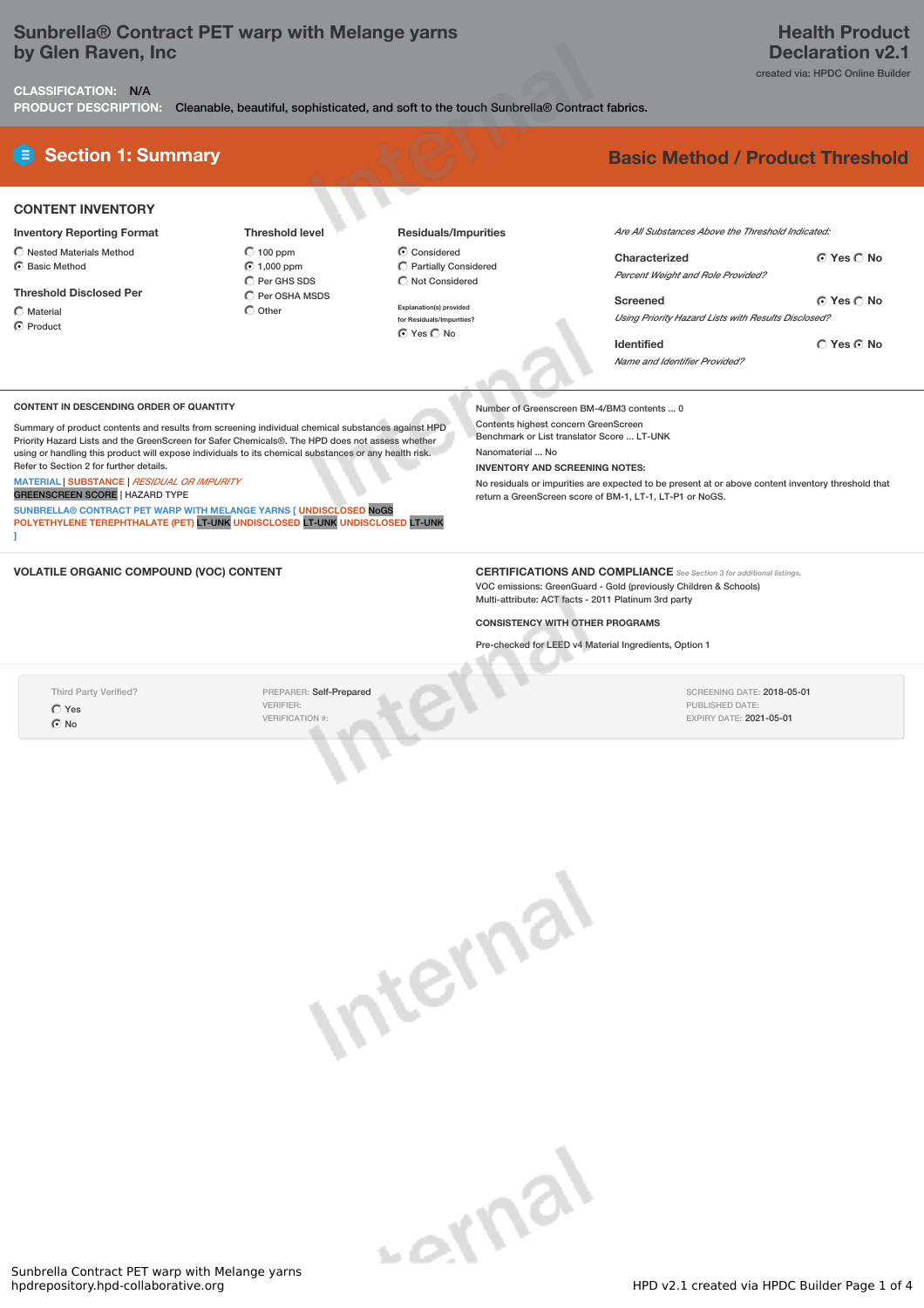This section lists contents in a product based on specific threshold(s) and reports detailed health information including hazards. This HPD uses the inventory method indicated *above, which is one of three possible methods:*

- *Basic Inventory method with Product-level threshold.*
- *Nested Material Inventory method with Product-level threshold*
- *Nested Material Inventory method with individual Material-level thresholds*

Definitions and requirements for the three inventory methods and requirements for each data field can be found in the HPD Open Standard version 2.1, available on the HPDC *website at: www.hpd-collaborative.org/hpd-2-1-standard*  $\sim$ 

| <b>SUNBRELLA® CONTRACT PET WARP WITH MELANGE YARNS</b>                                                                                                                                                                                                                                                                   |                            |                                         |          |                                           |                                          |                        |
|--------------------------------------------------------------------------------------------------------------------------------------------------------------------------------------------------------------------------------------------------------------------------------------------------------------------------|----------------------------|-----------------------------------------|----------|-------------------------------------------|------------------------------------------|------------------------|
| PRODUCT THRESHOLD: 1000 ppm                                                                                                                                                                                                                                                                                              |                            |                                         |          |                                           | RESIDUALS AND IMPURITIES CONSIDERED: Yes |                        |
| RESIDUALS AND IMPURITIES NOTES: No residuals or impurities are expected to be present at or above content inventory threshold that return a GreenScreen score of<br>BM-1, LT-1, LT-P1 or NoGS.<br>OTHER PRODUCT NOTES: Manufacturer has opted for the basic inventory display - chemical substances are listed by weight |                            |                                         |          |                                           |                                          |                        |
| %: $50.0000 - 70.0000$                                                                                                                                                                                                                                                                                                   | GS: NoGS                   | RC: None                                | NANO: No | ROLE: Sunbrella® Acrylic Fiber            |                                          |                        |
|                                                                                                                                                                                                                                                                                                                          |                            |                                         |          |                                           |                                          |                        |
| <b>HAZARDS:</b>                                                                                                                                                                                                                                                                                                          | AGENCY(IES) WITH WARNINGS: |                                         |          |                                           |                                          |                        |
| None Found                                                                                                                                                                                                                                                                                                               |                            | No warnings found on HPD Priority lists |          |                                           |                                          |                        |
| SUBSTANCE NOTES: CAS number not disclosed to protect supply chain.<br>POLYETHYLENE TEREPHTHALATE (PET)                                                                                                                                                                                                                   |                            |                                         |          |                                           |                                          | <b>ID: Undisclosed</b> |
| %: $25.0000 - 45.0000$                                                                                                                                                                                                                                                                                                   | <b>GS: LT-UNK</b>          | RC: None                                | NANO: No |                                           | ROLE: Sunbrella® Polyester yarn          |                        |
| <b>HAZARDS:</b>                                                                                                                                                                                                                                                                                                          | AGENCY(IES) WITH WARNINGS: |                                         |          |                                           |                                          |                        |
| None Found                                                                                                                                                                                                                                                                                                               |                            | No warnings found on HPD Priority lists |          |                                           |                                          |                        |
| SUBSTANCE NOTES: CAS number not disclosed to protect supply chain.                                                                                                                                                                                                                                                       |                            |                                         |          |                                           |                                          |                        |
|                                                                                                                                                                                                                                                                                                                          |                            |                                         |          |                                           |                                          |                        |
| %: $0.2500 - 0.5000$                                                                                                                                                                                                                                                                                                     | GS: LT-UNK                 | RC: None                                | NANO: No | ROLE: non-PFOA/PFOS based water repellent |                                          |                        |
| <b>HAZARDS:</b>                                                                                                                                                                                                                                                                                                          | AGENCY(IES) WITH WARNINGS: |                                         |          |                                           |                                          |                        |
| None Found                                                                                                                                                                                                                                                                                                               |                            | No warnings found on HPD Priority lists |          |                                           |                                          |                        |
| SUBSTANCE NOTES: CAS number not disclosed to protect supply chain.                                                                                                                                                                                                                                                       |                            |                                         |          |                                           |                                          |                        |
| %: $0.1000 - 0.2500$                                                                                                                                                                                                                                                                                                     | GS: LT-UNK                 | RC: None                                |          | NANO: No                                  | ROLE: softener                           |                        |
| <b>HAZARDS:</b>                                                                                                                                                                                                                                                                                                          | AGENCY(IES) WITH WARNINGS: |                                         |          |                                           |                                          |                        |
| None Found                                                                                                                                                                                                                                                                                                               |                            | No warnings found on HPD Priority lists |          |                                           |                                          |                        |
| SUBSTANCE NOTES: CAS number not disclosed to protect supply chain.                                                                                                                                                                                                                                                       |                            | terr                                    |          |                                           |                                          |                        |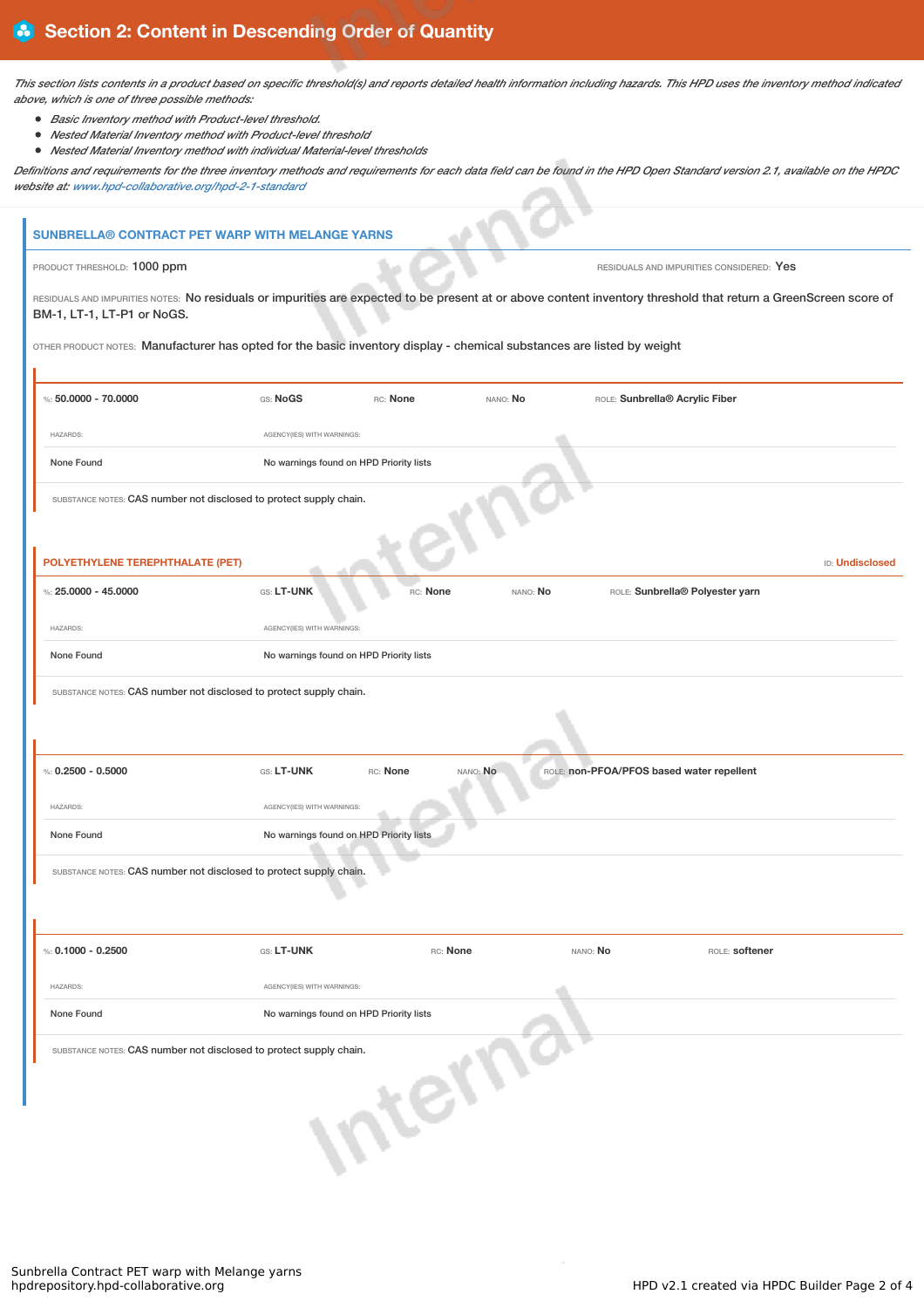This section lists applicable certification and standards compliance information for VOC emissions and VOC content. Other types of health or environmental performance *testing or certifications completed for the product may be provided.*

| <b>VOC EMISSIONS</b>                                                                                                                 |                                                                                                                | Schools)                                   | <b>GreenGuard - Gold</b><br>(previously Children & |                                               |
|--------------------------------------------------------------------------------------------------------------------------------------|----------------------------------------------------------------------------------------------------------------|--------------------------------------------|----------------------------------------------------|-----------------------------------------------|
| CERTIFYING PARTY: Third Party<br>APPLICABLE FACILITIES: All<br>CERTIFICATE URL: https://spot.ulprospector.com/documents/1455551.pdf? | bs=32509&b=677638&st=1&sl=60787851&crit=a2V5d29yZDpbc3VuYnJlbGxhXQ%3d%3d&k=sunbrella&r=na&ind=builtenvironment | <b>ISSUE</b><br>DATE:<br>$2007 -$<br>08-14 | <b>EXPIRY</b><br>DATE:<br>$2018 -$<br>08-14        | <b>CERTIFIER OR</b><br>LAB: UL<br>Environment |
| CERTIFICATION AND COMPLIANCE NOTES: GreenGuard Gold certification                                                                    |                                                                                                                |                                            |                                                    |                                               |
| <b>MULTI-ATTRIBUTE</b>                                                                                                               |                                                                                                                |                                            |                                                    | <b>ACT facts - 2011 Platinum</b>              |

|                                                                                                                                                                                         | 3rd party               |                        |                         |
|-----------------------------------------------------------------------------------------------------------------------------------------------------------------------------------------|-------------------------|------------------------|-------------------------|
| CERTIFYING PARTY: Third Party<br>APPLICABLE FACILITIES: AII                                                                                                                             | <b>ISSUE</b><br>DATE:   | <b>EXPIRY</b><br>DATE: | CERTIFIER OR<br>LAB: UL |
| CERTIFICATE URL: https://spot.ulprospector.com/documents/1554011.pdf?<br>bs=32509&b=746258&st=1&sl=60787851&crit=a2V5d29yZDpbc3VuYnJlbGxhXQ%3d%3d&k=sunbrella&r=na&ind=builtenvironment | $2017 -$<br>11-17 03-11 | $2019 -$               | Environment             |

CERTIFICATION AND COMPLIANCE NOTES: Facts® Silver Third Party Certification NSF/ANSI 336 Certified by UL Environment

## **Section 4: Accessories**

This section lists related products or materials that the manufacturer requires or recommends for installation (such as adhesives or fasteners), maintenance, cleaning, or operations. For information relating to the contents of these related products, refer to their applicable Health Product Declarations, if available. No accessories are required for this product.

## **Section 5: General Notes**

none

| arns |  |
|------|--|